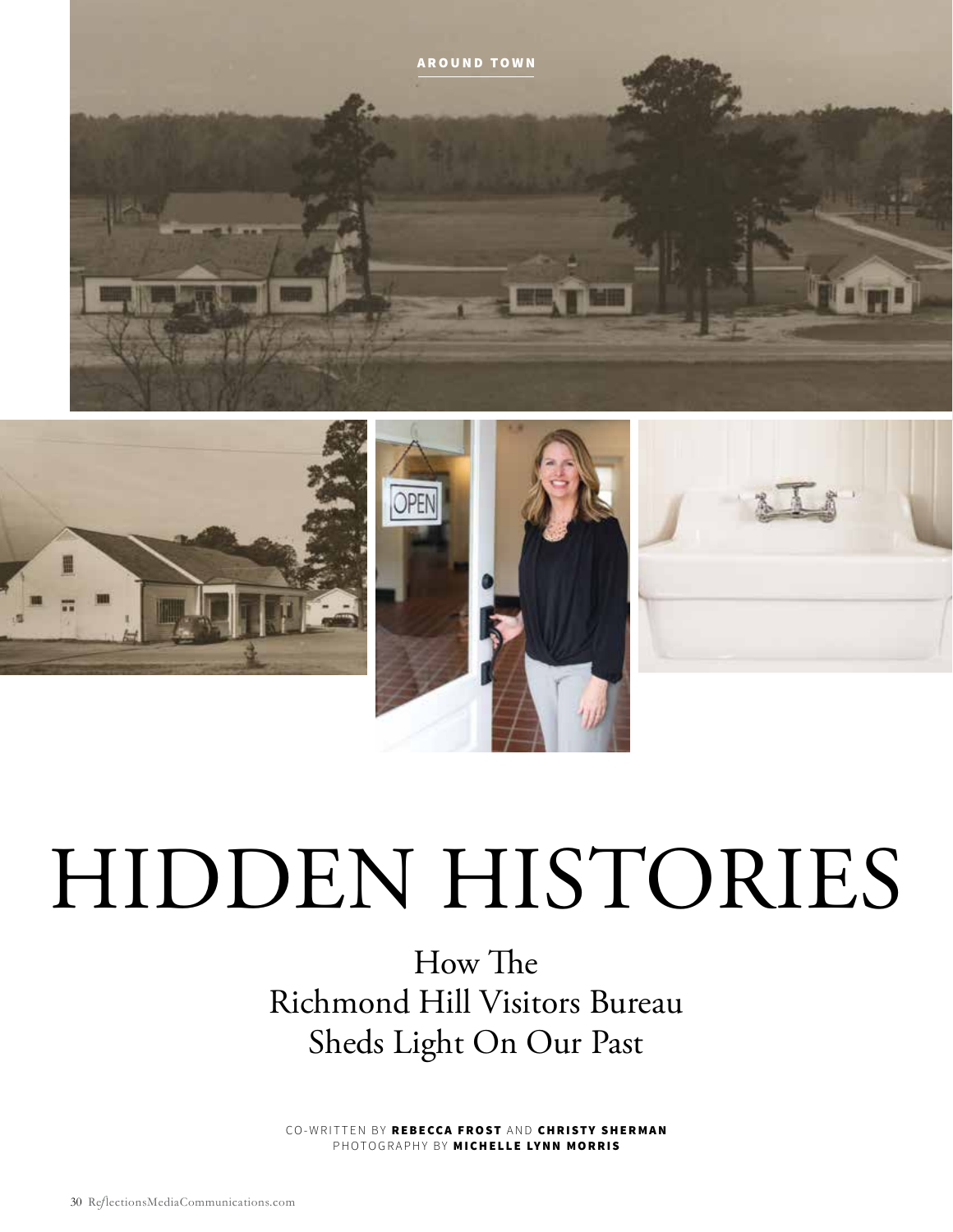

**Opposite page clockwise: Ford's Commissary, Bakery, Post Office and ice house. Replica sink made with period feel. Christy Sherman opening the front door to the new Visitor's Center. Original Ford Commissary, circa 1940s.** 

**Above clockwise: Original mixer Ford donated in the 1940s. Ira Womble Sr. and Jr. at the Georgia Fruitcake Company using the table formerly used at the Richmond Hill Bakery. Ira Womble Sr. at the Richmond Hill Bakery. Original bakery table returned to Richmond Hill and restored.**

> IF YOU'RE FAMILIAR WITH OUR LINEAGE, you'll know we weren't always Richmond Hill. Until May of 1941, we were Ways STATION, NAMED AFTER WILLIAM J. WAY, THE TOWN'S FIRST STATION MASter. And while "Ways Station" gave way to Henry Ford's Richmond Hill, this pretty little stretch of Coastal Georgia will always be a waystation—a stopping place on one's journey.

> Our town stopped Ford in his journey to Cuba and, despite the unrelenting hold of economic upheaval, it looked a lot like home. He would eventually own upwards of 85,000 acres and, with his newfound residency, restored Ways Station. Now, more than eight decades later, Richmond Hill is paying back the favor by restoring a piece of Ford's history critical to our namesake.

On April 6th, the old Ford bakery began serving its new purpose as Richmond Hill's vis-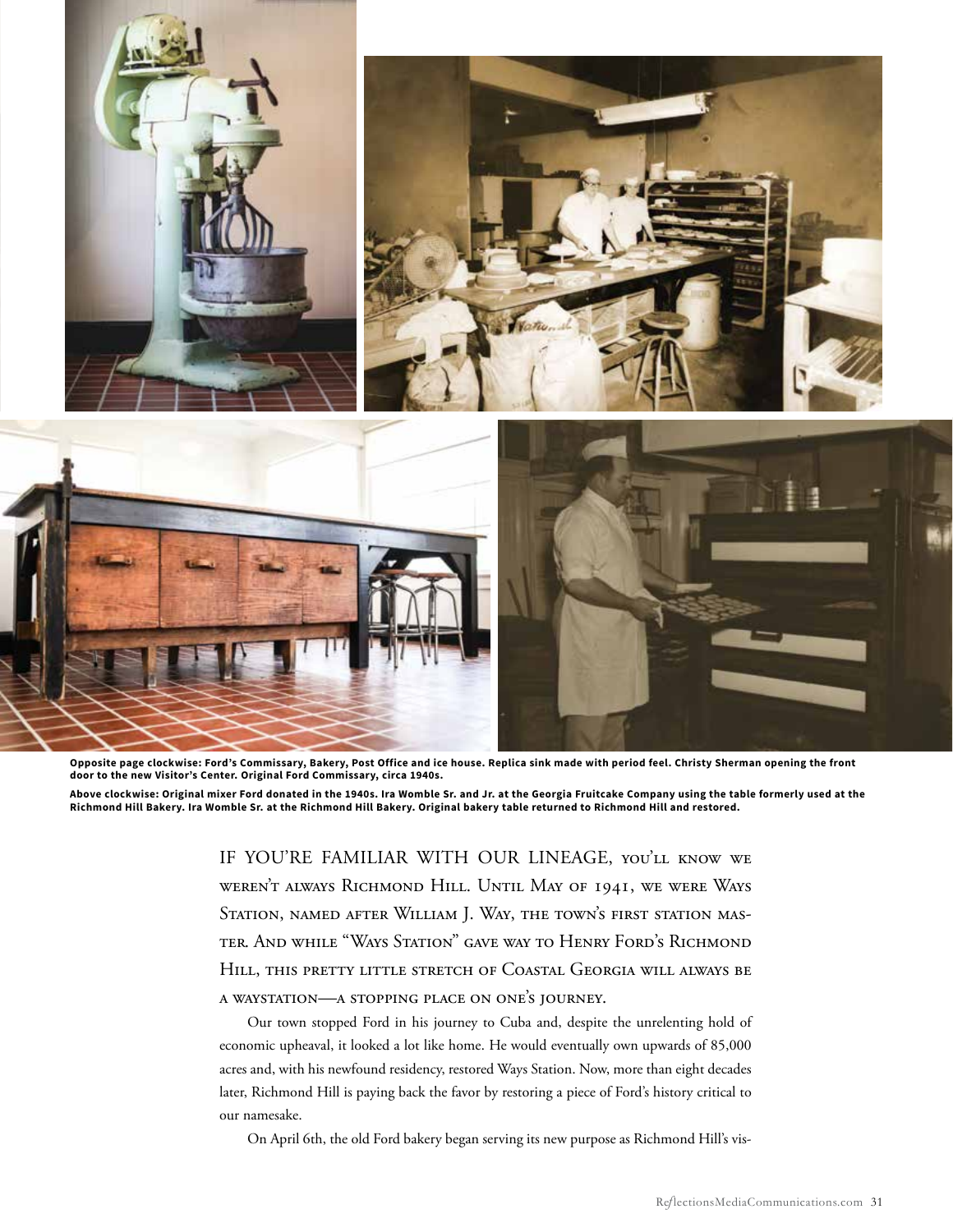







**Above clockwise: Canvas image of seven-mile bend on the Ogeechee River. Rebecca Fenwick holding a recovered transom window from the bakery. Aerial view of Ford Avenue, circa 1940.Original windows that caused leaks and rot over the years.** 

itor's center. Christy Sherman of the Richmond Hill Convention and Visitors Bureau spearheaded the project.

"I knew that if we were going to put ourselves on the map, we needed a true visitor's center," she said. "Our own space where we can really showcase Richmond Hill." When the bakery came up for sale, Christy knew it was the perfect representation of our town's character.

Ford's bakery, also known as the Richmond Hill Plantation Bakery, was constructed in 1941. Local baker, Ira S. Womble Sr., was hired to operate it. After Ford's death, Womble went on to start the Georgia Fruitcake Company in Claxton, leaving the building to be used for an assortment of private businesses until, finally, landing in

the hands of the City of Richmond Hill in 2016 for the purpose of relocating the Visitors Bureau.

But the building was in poor condition; it showed its age through hidden leaks and termite damage. It would be a costly, lengthy endeavor to rebuild. Even so, Christy was assured it was worth it.

After purchasing, the next step was to recruit Greg Jacobs, co-founder of Landmark Preservation. At the head of a team of historic preservationists, Greg's experience spans 20 years in assessing countless historic structures and monuments. As the project's contractor, he took the cautious steps necessary to get to the root of the structure.

"The trick with this project was needing to make sure the building was structurally sound again while trying to maintain as much of the original interior as possible," Greg said. "We were really cognizant of what historic fabric was left and made every effort to maintain it."

While Greg and project architect, Jerry Lominack of Lominack Kolman Smith Architects (LKSA), worked on the exterior, Christy took some time to research the interior. She traveled to the Benson Ford Research Center in Dearborn, Michigan, where she sourced through files in the hopes of finding something helpful. Greg says that this type of meticulous restoration relied on the physical evidence and documentative research gathered; Christy's found photos were critical in confirming that the changes being made were the right ones.